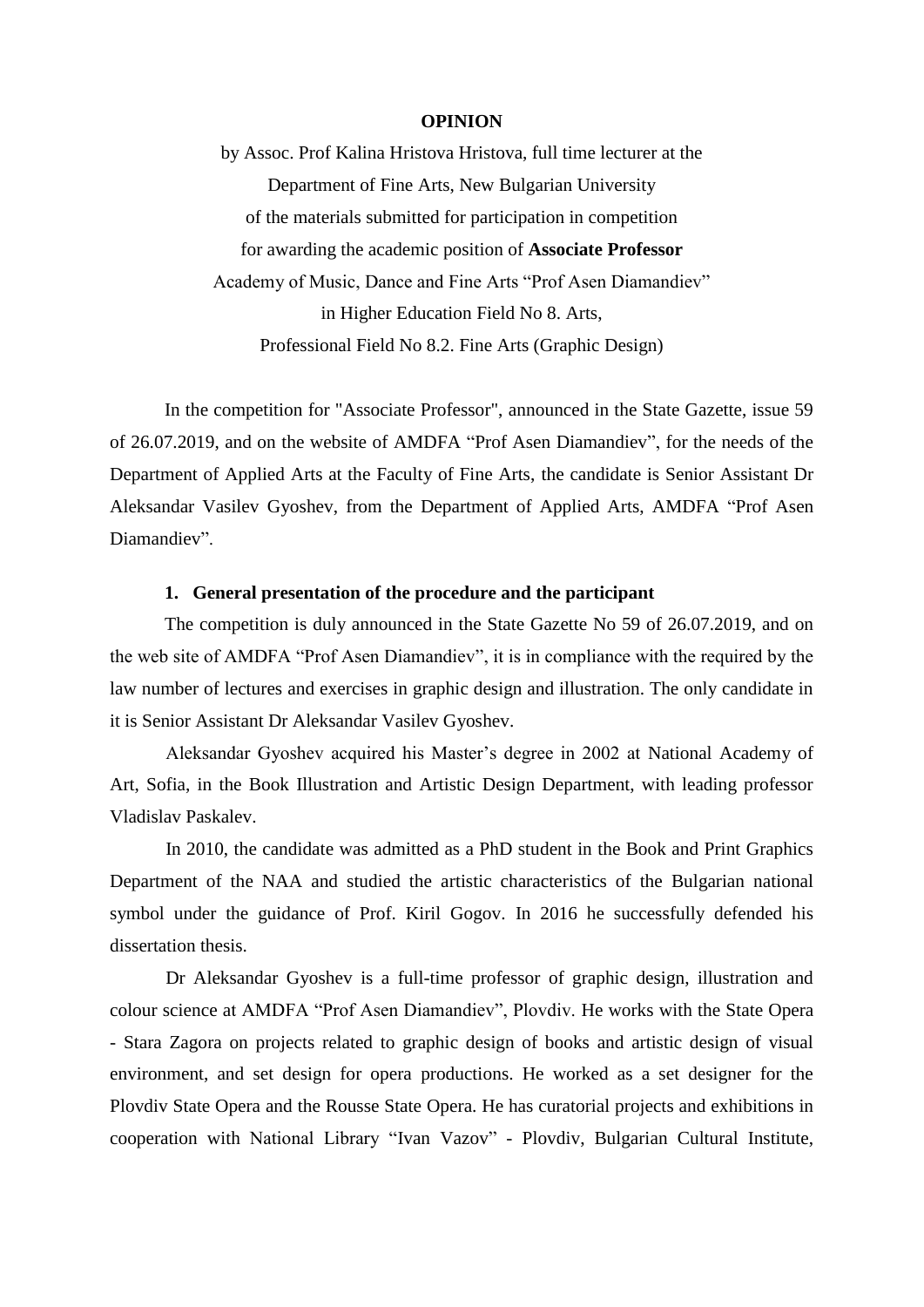Regional State Archives Directorate - Plovdiv, Regional History Museum - Plovdiv, Regional Ethnographic Museum - Plovdiv, Library for Foreign Literature Moscow.

Senior Assistant Aleksandar Gyoshev is a member of the Union of Plovdiv Artists and Pro Libris Foundation.

## **2. General characteristics of the applicant's activity**

The professional realization of the applicant is related to the artistic editing and layout of the book. Aleksandar Gyoshev is artist of many collections on historical, cultural and artistic topics, textbooks and teaching aids, books, historical chronicles, etc.

I would like to draw your attention to some aspects of the applicant's work that I consider to be significant arguments in support of his application. Aleksandar Gyoshev actively participates in the promotion of the Bulgarian traditions in graphic design. He assisted in the organization and the exposition of *Together within Bulgarian Cyrillic* in Plovdiv in May 2018. Our alphabet is at the heart of our national identity, which is why, but also for purely aesthetic reasons, in 2014 was prepared a manifesto for the initiative *For the Bulgarian Cyrillic*. I believe that the activities of Dr Aleksandar Gyoshev, such as the calligraphy workshops organized at the National High School of Art "Tsanko Lavrenov", Plovdiv in 2018, are aimed precisely at promoting these font designs that declare graphic, proportional, aesthetic and visual harmonic excellence of the Bulgarian Cyrillic alphabet. I welcome his efforts to engage our younger colleagues in typography and calligraphy. The textbook *Beautiful Letters* developed by him, as well as his participation in the exhibitions *Together within Bulgarian Cyrillic*, started in May 2018, they are dedicated to the Bulgarian school of font arts, and the work of the artist and researcher Prof Vasil Yonchev, support his creative and research interests and achievements.

The complete overview of the scientific and artistic work of Aleksandar Gyoshev allows me to conclude that he works in different scientific fields, but manages to supplement a number of theoretical and applied aspects of the methodical and pedagogical training in graphic design and illustration with his scientific articles, teaching aids and forms of extracurricular training, such as organized workshops and calligraphy classes.

I have no critical comments on the overall presentation of the applicant, but as a recommendation I would emphasize the need for more in-depth independent scientific research that would build on his studies included in the dissertation thesis, or meet the applicant's scientific interests. Such publication would be beneficial for both the artistic work